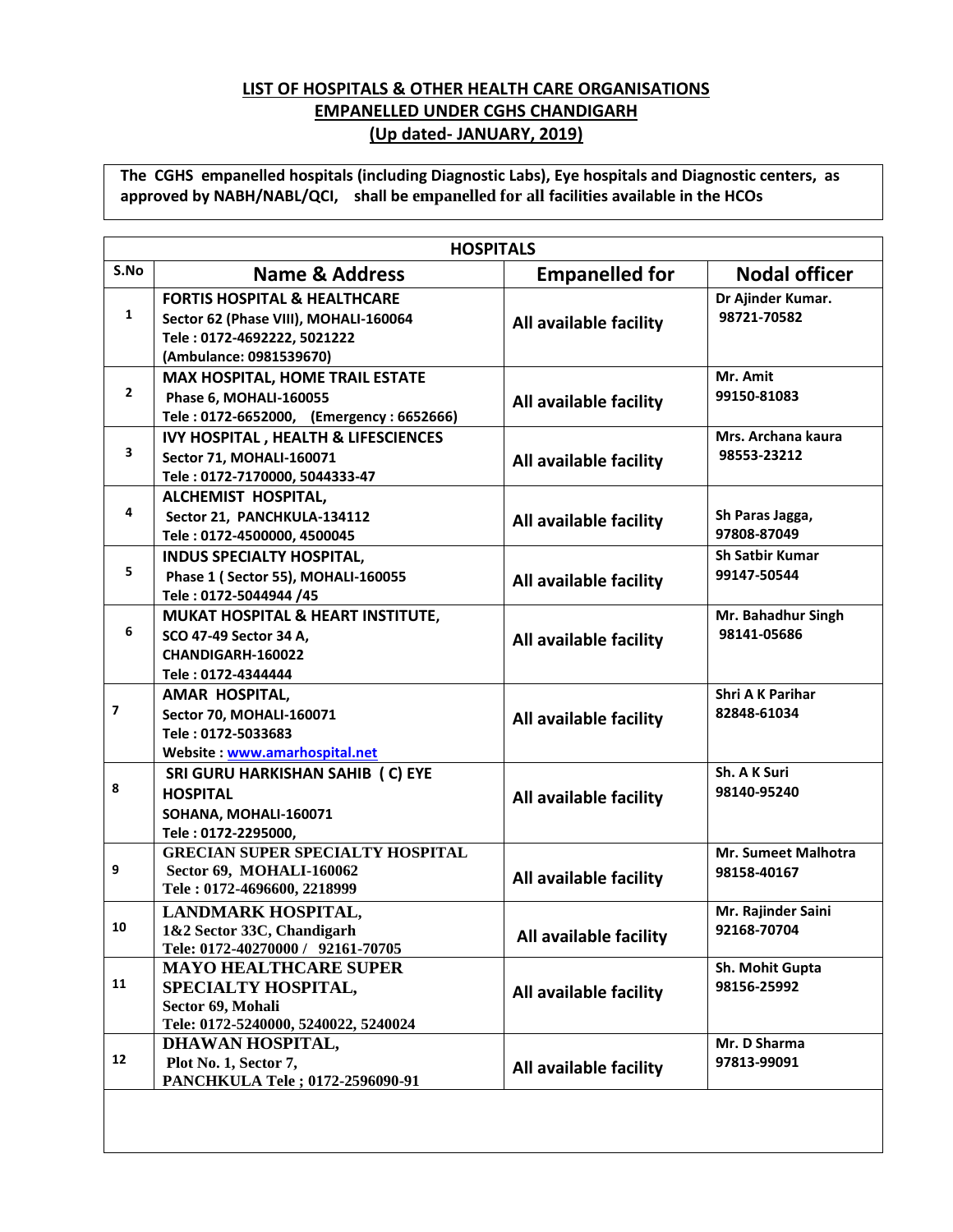## **EXCLUSIVE EYE CLINICS**

| S.No           | <b>Name &amp; Address</b>                                                                                                     | <b>Nodal officer</b>                |  |  |  |
|----------------|-------------------------------------------------------------------------------------------------------------------------------|-------------------------------------|--|--|--|
| $\mathbf{1}$   | SRI GURU HARKISHAN SAHIB (C) EYE HOSPITAL TRUST, Sohana-MOHALI-160071<br>Tele: 0172-2295000, 2295100<br>Mob: 87250-01333      | Mr. A K Suri-<br>98140-95240)       |  |  |  |
| $\overline{2}$ | <b>GREWAL EYE INTITUTE PVT LTD.</b><br>SCO 168-169, Madhya Marg, Sector 9 C, CHANDIGARH-160017<br>Tele: 0172-5056969, 2744843 | Mr. Joginder<br>97791-88883         |  |  |  |
| 3              | <b>GROVER EYE LASER &amp; ENT HOSPITAL,</b><br>140 Sector 35 A, CHANDIGARH-160022<br>Tele: 0172-3989000                       | Mr. Tara Saini<br>92166-66440       |  |  |  |
| 4              | A-ONE CREATIONS PVT LTD.<br>SCO 833-834 Sector 22 A, CHANDIGARH-160022<br>Tele: 0172-2720965, 2722433                         | Mr. Bhupinder Kumar<br>97804-67060) |  |  |  |
| 5.             | <b>DRISHTI EYE HOSPITAL,</b><br>SCO 26, sector11, PANCHKULA<br>Tele; 0172-2571572                                             | Mrs. Neelam<br>94170-04447          |  |  |  |
| 6              | J P EYE HOSPITAL,<br>35 Phase 7 (sector 61), MOHALI<br>Tele: 0172-2227502 / 2266613                                           | Mrs. Shashi<br>84270-40884          |  |  |  |

## **EXCLUSIVE DENTAL CLINIC**

| S.No | <b>Name &amp; Address</b>                                                                                                   | <b>Nodal Officer</b>        |  |
|------|-----------------------------------------------------------------------------------------------------------------------------|-----------------------------|--|
| 1    | SRI GURU HARKISHAN SAHIB (C) EYE HOSPITAL TRUST,<br>SOHANA-MOHALI-160071<br>Tele: 0172-2295000, 2295100<br>Mob: 87250-01333 | Sh. A K Suri<br>98140-95240 |  |
| 2    | <b>INDUS HYGIA DENTAL,</b><br>SCF-21, Phase 6, MOHALI-160056<br>Tele: 0172-2295000                                          | Sh. Satbir<br>99147-50544   |  |